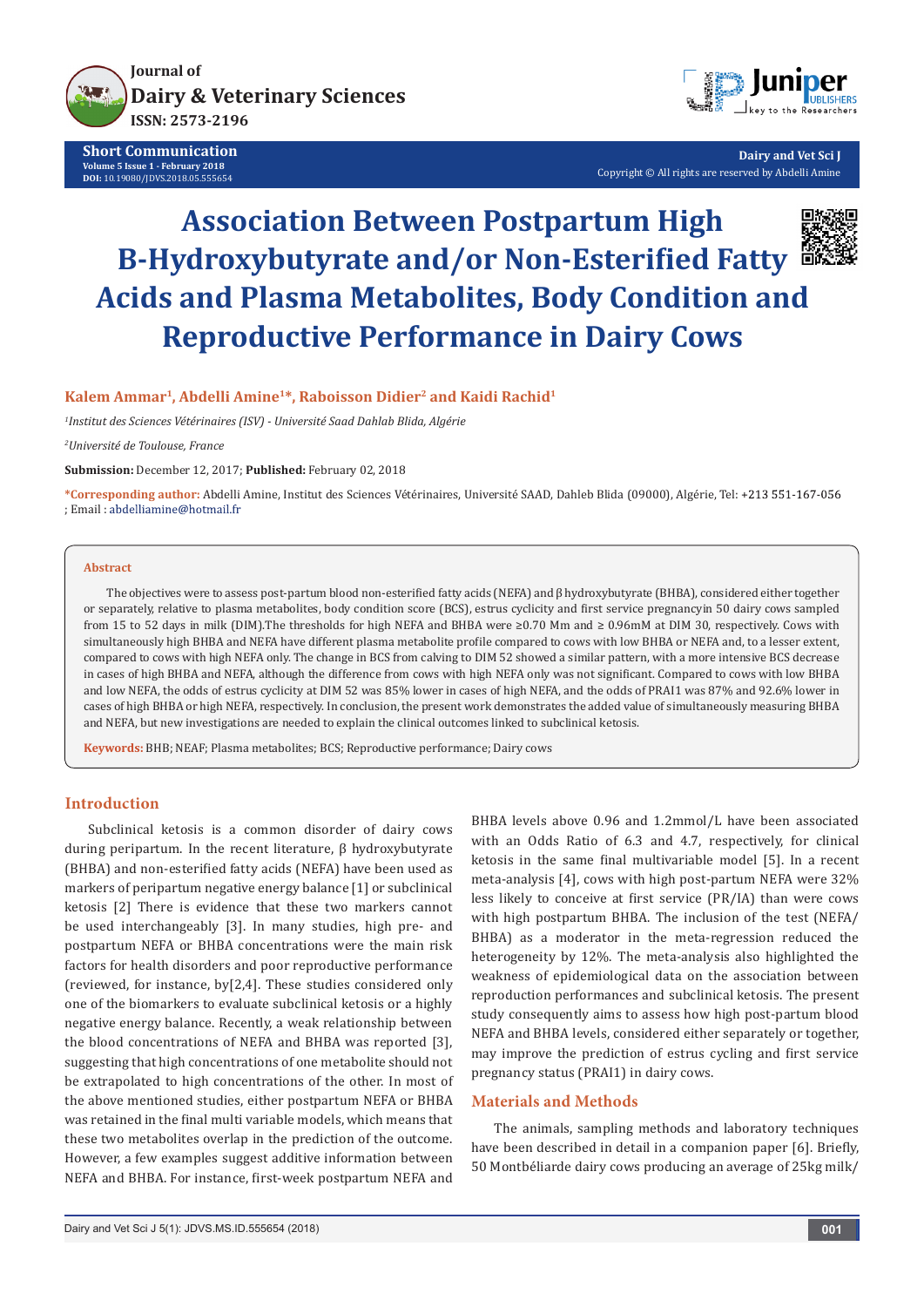day were enrolled. Cows were sampled fortnightly before the morning feeding on day in milk (DIM) 15, 30, 41, and 52. The BCS was evaluated on a half-point scale at calving (BCS-calv) and at each sampling. dBCS is the change in BCS from calving to week 4 postpartum. The serum BHBA concentration was measured using a hand-held meter (Optium Precision exceed, Abbott Laboratories, Abbott Park, IL, USA) at room temperature. Because of a lack of reagents, the plasma NEFA concentrations were measured only once at DIM 30 using the DVM-NEFA test (Veterinary Diagnostics, Newburg, WI, USA). The sensitivity and specificity were 85-90% and 94-98%, respectively, for BHBA and 84% and 96%, respectively, for NEFA. Cows were considered to have high NEFA and BHBA if the concentrations at DIM 30 were ≥0.70mM and ≥0.96mM, respectively. Progesterone (P4) was measured by ELISA (Elecsys 2010, Roche Diagnostics GmBH, Mannheim, Germany). Pregnancy was diagnosed on day 30 after AI via transrectal ultrasonography and was characterized by visualizing alive embryo. Pregnancy was confirmed systematically by transrectal palpation 35 days later. The presence of an active corpus luteum was defined as P4 concentrations above 1ng/ mLat DIM 52.

Statistical analyses were performed with SAS (Version 9.1.3; SAS Institute Inc., Cary, NC, USA). First, the concentrations of metabolites were analysed as repeated measures using a mixed model procedure with cow as random variable (PROC MIXED). Second, the same procedure was applied to BCS, and dBCS was analyzed with a linear model. Third, the sensitivity, specificity and accuracy of high BHBA, high NEFA or high BHBA and NEFA for detecting cows with estrus cyclicity and pregnancy were calculated using Win Episcope 2.0 (Ignacio de Blas, university of Zaragoza, Zaragoza, Spain)

#### **Results**

**Table 1:** Comparison of last square means and standard error (SE) of plasma constituents between cows having high or low NEFA and BHBA at DIM 15, 30, 41 and 52.

| <b>Metabolites</b>                 | Group                       | <b>SE</b> | <b>Last Square Means</b> |              |              |               | P Value        |             |       |
|------------------------------------|-----------------------------|-----------|--------------------------|--------------|--------------|---------------|----------------|-------------|-------|
|                                    |                             |           | <b>DIM 52</b>            | <b>DIM41</b> | <b>DIM30</b> | <b>DIM 15</b> | Group*<br>Time | <b>Time</b> | Group |
| Glucose                            | High NEFA<br>and BHBA       | 0.031     | 0.655                    | 0.657        | 0.652        | 0.651         | 0.988          | 0.009       | 0.951 |
|                                    | High NEFA                   | 0.029     | 0.668                    | 0.669        | 0.666        | 0.664         |                |             |       |
|                                    | <b>Low NEFA</b><br>and BHBA | 0.026     | 0.663                    | 0.664        | 0.66         | 0.656         |                |             |       |
| Cholesterol                        | High NEFA<br>and BHBA       | 0.091     | 1.799a                   | 1.792a       | 1.777a       | 1.743         | 0.657          | < 0.001     | 0.149 |
|                                    | High NEFA                   | 0.11      | 1.632ab                  | 1.620ab      | 1.616ab      | 1.589         |                |             |       |
|                                    | Low NEFA<br>and BHBA        | 0.105     | 1.526b                   | 1.525b       | 1.513b       | 1.495         |                |             |       |
| <b>Triglycerides</b>               | High NEFA<br>and BHBA       | 0.016     | 0.215a                   | 0.213a       | 0.214a       | 0.216a        | 0.885          | 0.869       | 0.083 |
|                                    | High NEFA                   | 0.015     | 0.176ab                  | 0.175ab      | 0.176ab      | 0.175ab       |                |             |       |
|                                    | <b>Low NEFA</b><br>and BHBA | 0.014     | 0.166b                   | 0.168b       | 0.169b       | 0.171b        |                |             |       |
| Urea                               | High NEFA<br>and BHBA       | 0.026     | 0.354a                   | 0.347a       | 0.351a       | 0.344         | 0.422          | 0.199       | 0.171 |
|                                    | High NEFA                   | 0.031     | 0.308b                   | 0.305ab      | 0.305ab      | 0.306         |                |             |       |
|                                    | <b>Low NEFA</b><br>and BHBA | 0.033     | 0.271b                   | 0.272b       | 0.275b       | 0.271         |                |             |       |
| Aspartate<br>aminotransferase      | High NEFA<br>and BHBA       | 5.624     | 104.43                   | 104.85a      | 99.21a       | 97.93a        | 0.799          | 0.681       | 0.519 |
|                                    | High NEFA                   | 4.646     | 96.58                    | 82.14b       | 84.88b       | 85.23b        |                |             |       |
|                                    | <b>Low NEFA</b><br>and BHBA | 3.643     | 84.39                    | 80.50b       | 84.05b       | 91.27ab       |                |             |       |
| <b>Alanine</b><br>aminotransferase | High NEFA<br>and BHBA       | 2.858     | 38.279                   | 38.932a      | 37.738       | 36.973        | 0.239          | < 0.001     | 0.373 |
|                                    | High NEFA                   | 3.495     | 35.315                   | 35.199b      | 34.904       | 34.422        |                |             |       |
|                                    | <b>Low NEFA</b><br>and BHBA | 3.324     | 40.572                   | 40.036b      | 39.963       | 39.459        |                |             |       |

**How to cite this article:** Kalem A, Abdelli A, Raboisson D, Kaidi R. Association Between Postpartum High Β-Hydroxybutyrate and/or Non-Esterified Fatty Acids and Plasma Metabolites, Body Condition and Reproductive Performance in Dairy Cows. Dairy and Vet Sci J. 2018; 5(1): 555654. DOI: [10.19080/](http://dx.doi.org/10.19080/JDVS.2018.05.555654) [JDVS.2018.05.555654](http://dx.doi.org/10.19080/JDVS.2018.05.555654)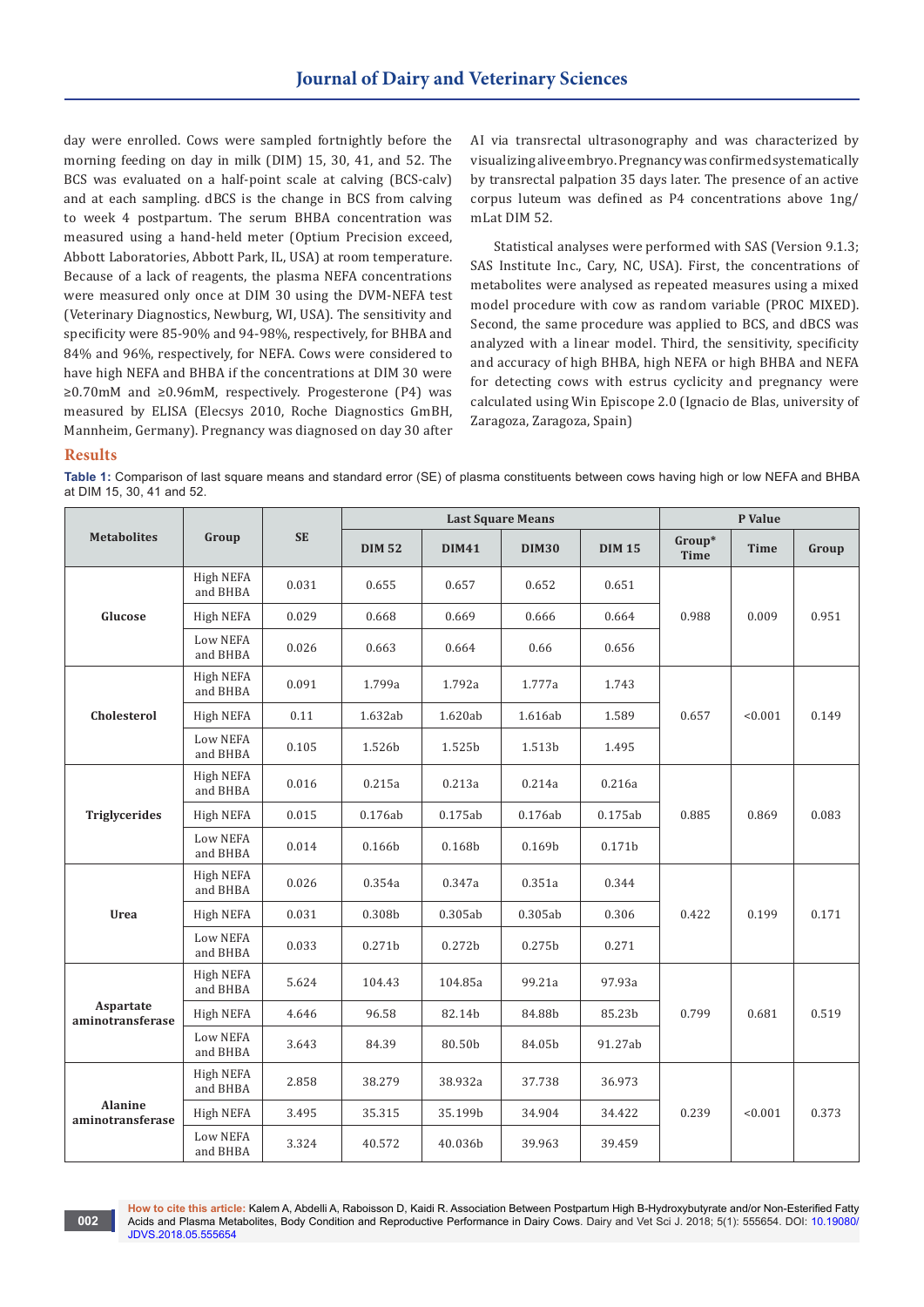The overall incidence of cows with high BHBA or high NEFA at DIM30 was 30% and 62%, respectively. All cows except one (93.33%) with high BHBA at DIM 30 also had high NEFA. Compared to cows with low NEFA and BHBA, cows with high NEFA and BHBA at DIM 30 had significantly higher cholesterol at DIM 30, 41 and 52, higher triglycerides from DIM 15 to DIM 52, higher urea from DIM 30 to DIM 52, higher aspartate aminotransferase (ASAT) at DIM 30 and DIM 41 and higher alanine aminotransferase (ALAT) at DIM 41 (Table 1). For these

metabolite types and days, the metabolite concentrations were higher for cows with high NEFA compared to cows with low NEFA and BHBA, but these differences were not significant. Compared to cows with high NEFA only, cows with high NEFA and BHBA had significantly higher urea at DIM 52, higher ASAT from DIM 15 to DIM 41 and higher ALAT at DIM 41. When considering each model (i.e., each metabolite) as a whole, alpha value was high for the group effect, the time effect and the interaction.



The repeated measure ANOVA with the mixed model revealed a significant group effect (P=0.01), time effect (P<0.0001) and group-by-time interaction (P<0.0001) for BCS. Cows with high NEFA and BHBA had a significantly higher BCS at calving compared to the other groups and a significantly lower BCS at DIM 52 compared to cows with low BHBA and NEFA (Figure 1A). Cows with high NEFA and BHBA had a lower BCS at DIM 41 and 52 compared to cows with no change in BHBA or NEFA. Because BCS at calving differed between groups, we focused on dBCS. dBCS was higher in cows with high NEFA and BHBA

**003**

compared to high NEFA only or low BHBA and NEFA, but the difference between high BHBA and NEFA or high NEFA only was not significant (Figure 1B).

The proportion of cows with serum P4>1ng/mL was 56% at 52 DIM, and the PR/AI at first insemination was 34%. Using high NEFA instead of high BHBA increased the sensitivity, decreased the specificity and increased the accuracy for both outcomes. Using high BHBA and NEFA instead of high NEFA alone reduced the sensitivity and increased the specificity but only increased the accuracy for estrus cyclicity.

| <b>Test</b>                  | <b>Cows with outcome</b> | Sensitivity (95%CI) | Specificity (95%CI) | Accuracy | OR (95% CI)        | P-value |  |  |  |  |  |  |  |
|------------------------------|--------------------------|---------------------|---------------------|----------|--------------------|---------|--|--|--|--|--|--|--|
| <b>Anestrus cows</b>         |                          |                     |                     |          |                    |         |  |  |  |  |  |  |  |
| High BHBA                    | Aug- $15$                | 36.4% (16.3-56.5)   | 75.00%(59.0-91.0)   | 58.00%   | $0.155(0.02-1.12)$ | 0.064   |  |  |  |  |  |  |  |
| High NEFA                    | 18/31                    | 81.8% (65.7-97.9)   | 53.60%(35.1-72.0)   | 66.00%   | $0.107(0.02-0.53)$ | 0.006   |  |  |  |  |  |  |  |
| High BHBA and<br>NEFA        | $\text{Iul-14}$          | 70.0% (41.6-98.4)   | 69.60%(50.8-88.4)   | 69.70%   | $1.451(0.23-9.41)$ | 0.695   |  |  |  |  |  |  |  |
| <b>Pregnancy to first AI</b> |                          |                     |                     |          |                    |         |  |  |  |  |  |  |  |
| High BHBA                    | 13/15                    | 46.4% (28.0-64.9)   | 90.90%(78.9-102.9)  | 66.00%   | $0.13(0.04-0.46)$  | 0.001   |  |  |  |  |  |  |  |
| High NEFA                    | 28/31                    | 84.8% (72.6-97.1)   | 82.40% (64.2-100.5) | 84.00%   | $0.074(0.01-0.48)$ | 0.006   |  |  |  |  |  |  |  |
| High BHBA and<br><b>NEFA</b> | $Dec-14$                 | 75.0% (53.8-96.2)   | 88.2\% (72.9-103.6) | 81.80%   | $1.739(0.16-18.7)$ | 0.647   |  |  |  |  |  |  |  |

**Table 2.** Test performances and odds of estrus cyclicity or pregnancy at first AI (PRAI1) for high BHBA alone, high NEFA alone or both high BHBA and NEFA.